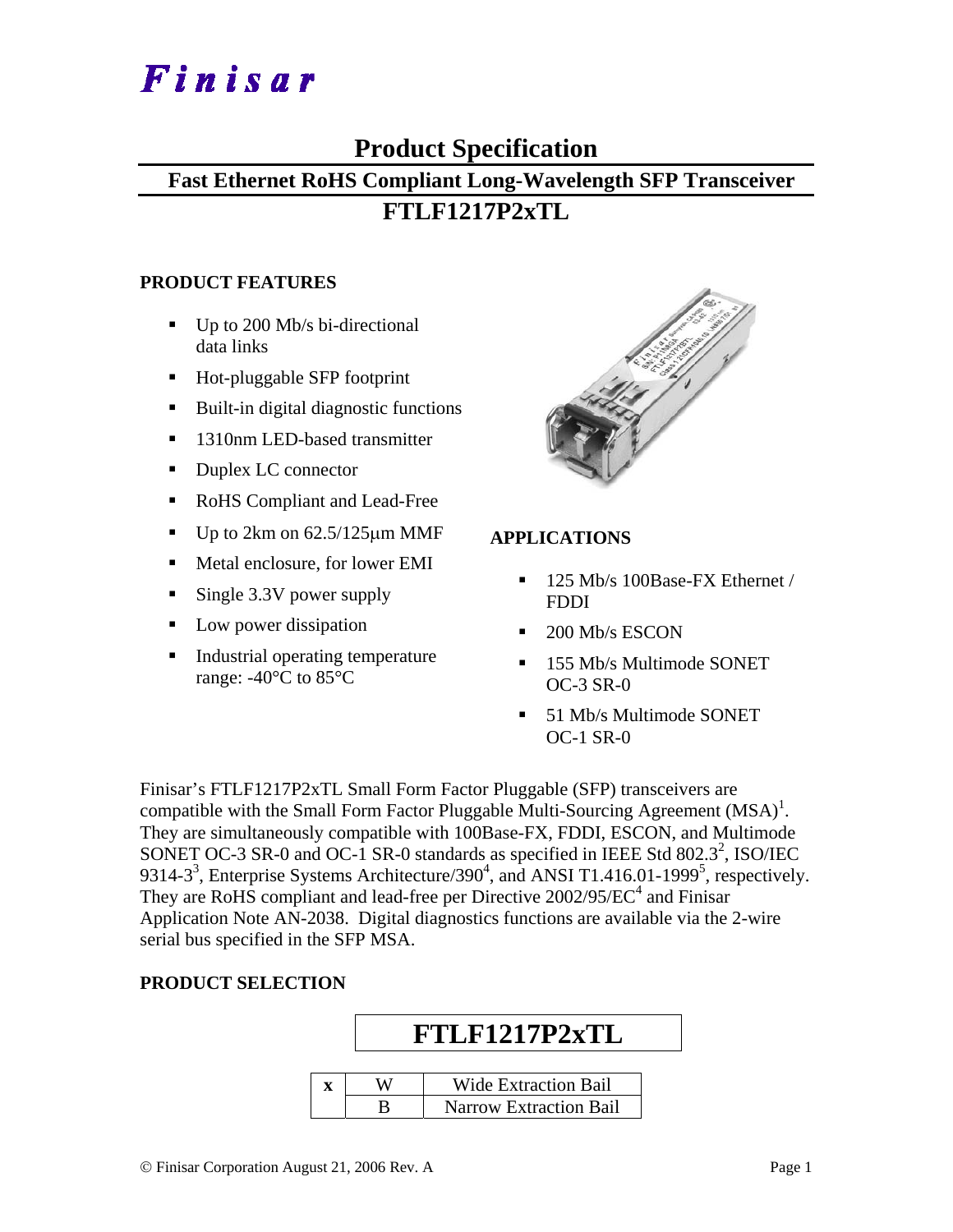#### **I. Pin Descriptions**

| Pin            | <b>Symbol</b>    | <b>Name/Description</b>                                        | Ref.           |
|----------------|------------------|----------------------------------------------------------------|----------------|
|                | $\rm V_{EET}$    | Transmitter Ground (Common with Receiver Ground)               |                |
| $\overline{2}$ | $T_{FALLT}$      | <b>Transmitter Fault.</b>                                      | $\overline{2}$ |
| 3              | $T_{\rm DIS}$    | Transmitter Disable. LED output disabled on high or open.      | 3              |
| $\overline{4}$ | $MOD_$ DEF(2)    | Module Definition 2. Data line for Serial ID.                  | 4              |
| 5              | $MOD_$ DEF(1)    | Module Definition 1. Clock line for Serial ID.                 | 4              |
| 6              | $MOD_$ DEF $(0)$ | Module Definition 0. Grounded within the module.               | 4              |
| 7              | Rate Select      | No connection required                                         |                |
| 8              | LOS              | Loss of Signal indication. Logic 0 indicates normal operation. | 5              |
| 9              | $\rm V_{EER}$    | Receiver Ground (Common with Transmitter Ground)               |                |
| 10             | $\rm V_{EER}$    | Receiver Ground (Common with Transmitter Ground)               |                |
| 11             | $\rm V_{EER}$    | Receiver Ground (Common with Transmitter Ground)               |                |
| 12             | RD-              | Receiver Inverted DATA out. AC Coupled                         |                |
| 13             | $RD+$            | Receiver Non-inverted DATA out. AC Coupled                     |                |
| 14             | $\rm V_{EER}$    | Receiver Ground (Common with Transmitter Ground)               |                |
| 15             | $\rm V_{CCR}$    | Receiver Power Supply                                          |                |
| 16             | $V_{\text{CCT}}$ | <b>Transmitter Power Supply</b>                                |                |
| 17             | $\rm V_{EET}$    | Transmitter Ground (Common with Receiver Ground)               |                |
| 18             | $TD+$            | Transmitter Non-Inverted DATA in. AC Coupled.                  |                |
| 19             | TD-              | Transmitter Inverted DATA in. AC Coupled.                      |                |
| 20             | $\rm V_{EET}$    | Transmitter Ground (Common with Receiver Ground)               |                |

Notes:

1. Circuit ground is internally isolated from chassis ground.

2. T<sub>FAULT</sub> is an open collector/drain output, which should be pulled up with a  $4.7k - 10k$  Ohms resistor on the host board. Pull up voltage should be between 2.0V to Vcc  $+$  0.3V. A high output indicates an LED fault, i.e. LED open or short. Low indicates normal operation. In the low state, the output is pulled to  $< 0.8V$ .

- 3. LED output disabled on  $T_{DIS} > 2.0V$  or open, enabled on  $T_{DIS} < 0.8V$ .
- 4. Should be pulled up with 4.7k 10kohms on host board to a voltage between 2.0V and 3.6V. MOD\_DEF(0) pulls line low to indicate module is plugged in.
- 5. LOS is open collector output. Should be pulled up with 4.7k 10kohms on host board to a voltage between 2.0V and 3.6V. Logic 0 indicates normal operation; logic 1 indicates loss of signal.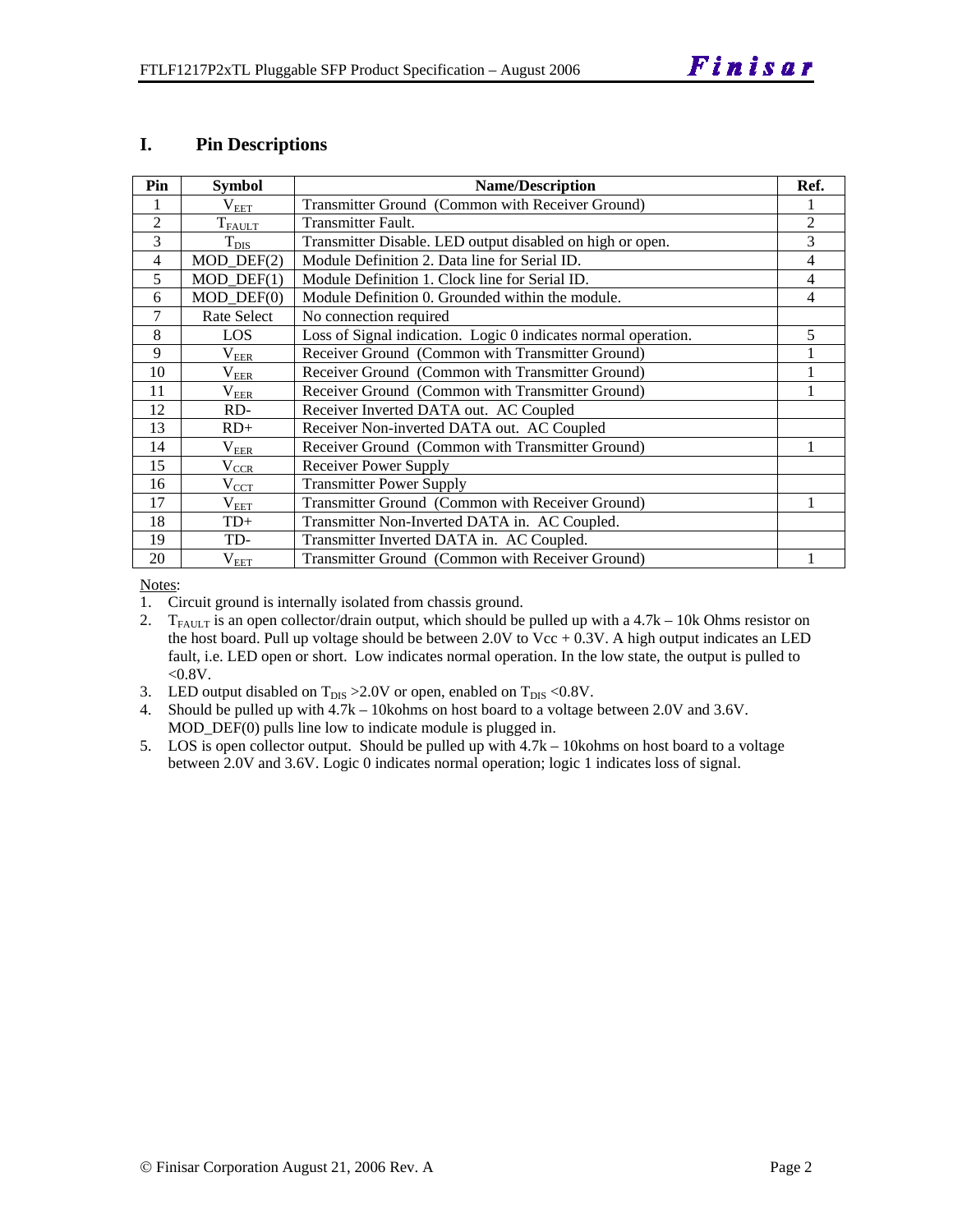

**Diagram of Host Board Connector Block Pin Numbers and Names**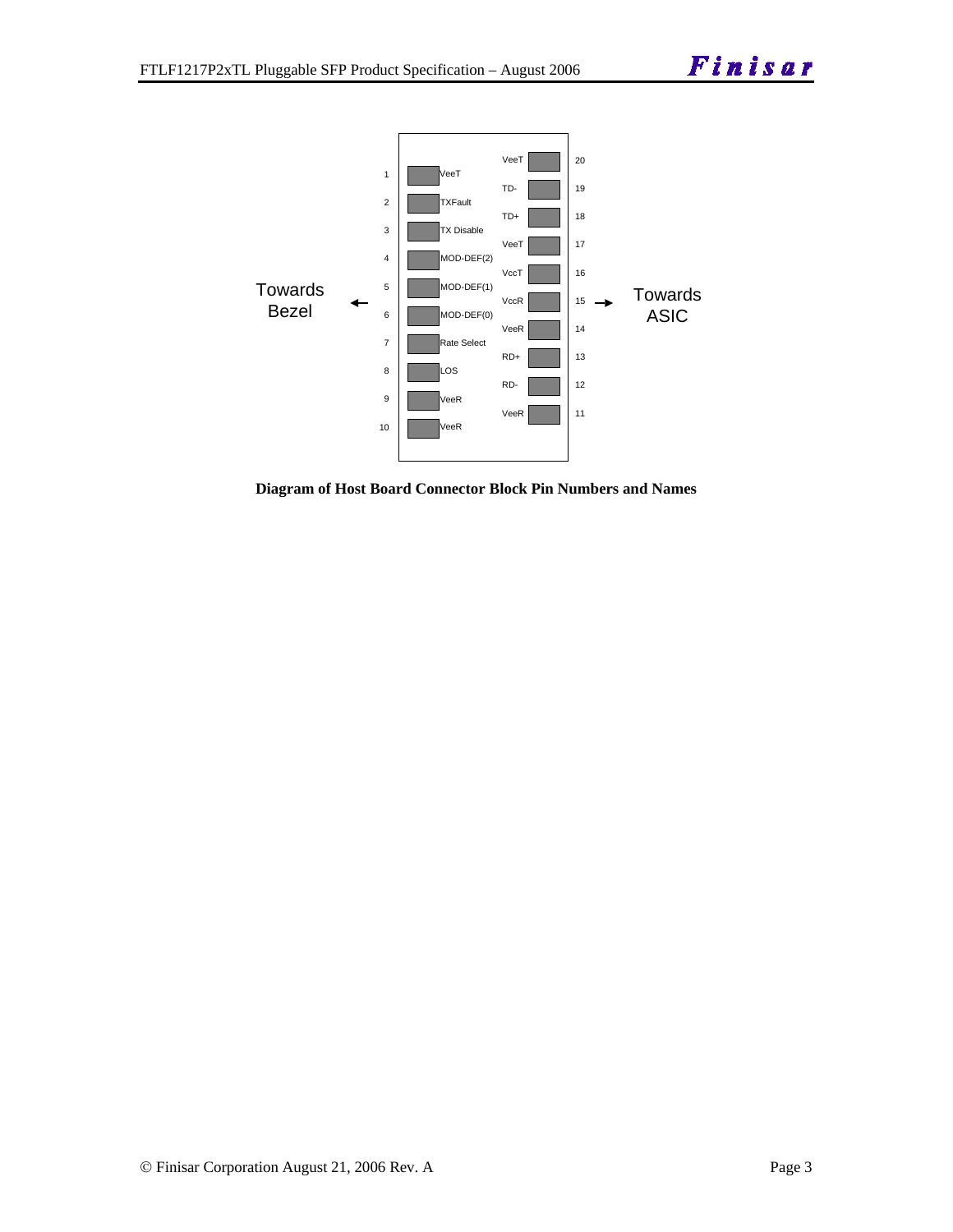#### **II. Absolute Maximum Ratings**

| <b>Parameter</b>                  | <b>Symbol</b> | Min   | Typ | <b>Max</b> | Unit   | Ref. |
|-----------------------------------|---------------|-------|-----|------------|--------|------|
| Maximum Supply Voltage            | Vcc           | -0.5  |     | 4.U        |        |      |
| <b>Storage Temperature</b>        |               | $-40$ |     |            | $\sim$ |      |
| <b>Case Operating Temperature</b> |               | $-40$ |     |            | $\sim$ |      |
| Relative Humidity                 | RH            |       |     |            | $\%$   |      |

#### **III. Electrical Characteristics** ( $T_A = -40$  to 85 °C,  $V_{CC} = 3.0$  to 3.6 Volts)

| <b>Parameter</b>                           | <b>Symbol</b>         | Min            | Typ | Max          | Unit | Ref.           |
|--------------------------------------------|-----------------------|----------------|-----|--------------|------|----------------|
| <b>Supply Voltage</b>                      | Vcc                   | 3.0            |     | 3.6          | V    |                |
| <b>Supply Current</b>                      | Icc                   |                |     | 300          | mA   |                |
| <b>Transmitter</b>                         |                       |                |     |              |      |                |
| Input differential impedance               | $R_{in}$              |                | 100 |              | Ω    | $\mathfrak{D}$ |
| Single ended data input swing              | Vin,pp                | 250            |     | 1200         | mV   | 3              |
| <b>Transmit Disable Voltage</b>            | $V_D$                 | $\mathfrak{D}$ |     | Vcc          | V    | $\overline{4}$ |
| <b>Transmit Enable Voltage</b>             | $V_{EN}$              | Vee            |     | $Vee+0.8$    | V    |                |
| <b>Receiver</b>                            |                       |                |     |              |      |                |
| Single ended data output swing             | Vout,pp               | 250            | 450 | 900          | mV   | 5              |
| Data output rise/fall time $\leq$ 155 Mb/s | $t_{\rm r}/t_{\rm f}$ | 0.6            |     | 5.0          | ns   | 6              |
| <b>LOS</b> Fault                           | $V_{LOS$ fault        | 2              |     | $Vec_{HOST}$ | V    | $\overline{7}$ |
| <b>LOS</b> Normal                          | $V_{LOS\,norm}$       | Vee            |     | $Vee+0.5$    | V    | $\overline{7}$ |
| Power Supply Rejection                     | <b>PSR</b>            | 100            |     |              | mVpp | 8              |
| <b>Systematic Jitter Contribution</b>      | $RX \Delta SI$        |                |     | 2.0          | ns   | 9              |
| Contributed Duty Cycle Distortion          | $RX\Delta DCD$        |                |     | 1.0          | ns   | 10             |
| Data Dependent Jitter Contribution         | $RX \Delta DDI$       |                |     | 1.2          | ns   | 10             |
| Random Jitter Contribution @ OC-3          | $RX\Delta RJ$         |                |     | 0.6          | ns   | 9              |
| and OC-1                                   |                       |                |     |              |      |                |
| Random Jitter Contribution @ FE            | $RX\Delta RJ$         |                |     | 0.76         | ns   | 10             |

Notes:

- 1. Non condensing.
- 2. Connected directly to TX data input pins. AC coupling from pins into driver IC.
- 3. We recommend <600mV for best EMI performance.
- 4. Or open circuit.
- 5. Into 100 ohms differential termination.
- 6.  $10 90 %$
- 7. LOS is an open collector output. Should be pulled up with 4.7k 10kohms on the host board. Normal operation is logic 0; loss of signal is logic 1. Maximum pull-up voltage is 5.5V.
- 8. Receiver sensitivity is compliant with power supply sinusoidal modulation of 20 Hz to 1.5 MHz up to specified value applied through the recommended power supply filtering network.
- 9. Peak-to-peak measurement for OC-3 SR-0 or OC-1 SR-0 operation measured with a PRBS  $2^{23}$ -1 test pattern.
- 10. Peak-to-peak measurement based on 4B/5B encoded Fast Ethernet pattern referenced in FDDI PMD<sup>3</sup> Annex A.5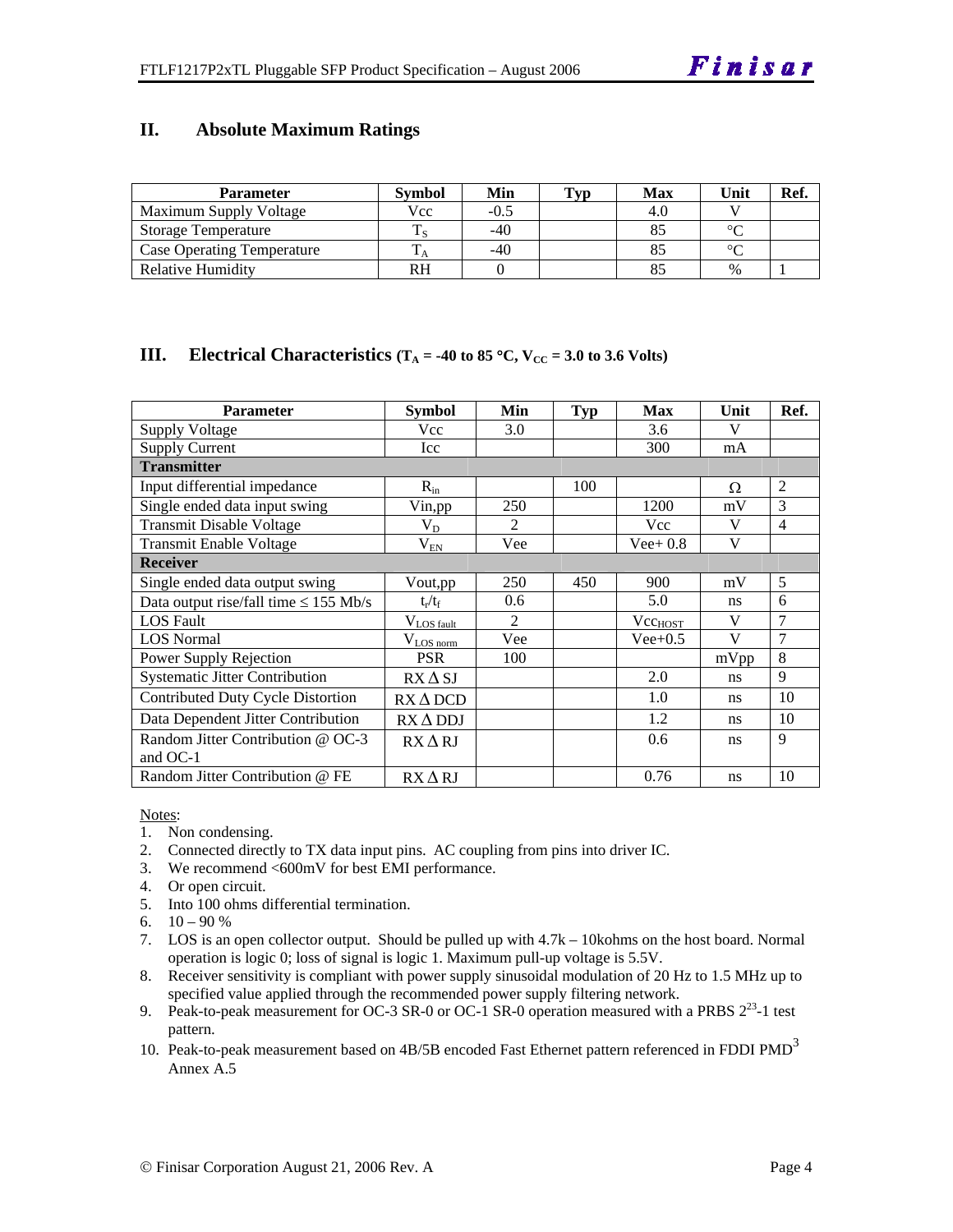| <b>Parameter</b>                              | <b>Symbol</b>            | Min   | <b>Typ</b> | <b>Max</b> | Unit | Ref.           |  |  |
|-----------------------------------------------|--------------------------|-------|------------|------------|------|----------------|--|--|
| <b>Transmitter</b>                            |                          |       |            |            |      |                |  |  |
| Output Opt. Power                             | $P_{\hbox{\small{OUT}}}$ | $-20$ |            | $-15$      | dBm  | $\mathbf{1}$   |  |  |
| Optical Wavelength                            | λ                        | 1280  |            | 1380       | nm   |                |  |  |
| Spectral Width (FWHM)                         | $\sigma$                 |       |            | 175        | nm   | $\overline{2}$ |  |  |
| Optical Rise/Fall Time $\leq$ 155 Mb/s        | $t_r / t_f$              | 0.6   |            | 3.0        | ns   | 3              |  |  |
| Optical Rise/Fall Time $= 200$ Mb/s           | $t_{\rm r} / t_{\rm f}$  |       |            | 1.7        | ns   | 4              |  |  |
| <b>Systematic Jitter Contribution</b>         | $TX\Delta SI$            |       |            | 1.6        | ns   | 5              |  |  |
| Contributed Duty Cycle Distortion             | $TX \Delta DCD$          |       |            | 1.0        | ns   | 6              |  |  |
| Data Dependent Jitter Contribution            | $TX\Delta DDJ$           |       |            | 0.6        | ns   | 6              |  |  |
| Random Jitter Contribution @ OC-3<br>and OC-1 | $TX\Delta RI$            |       |            | 0.6        | ns   | 5              |  |  |
| Random Jitter Contribution @ FE               | $TX\Delta RI$            |       |            | 0.76       | ns   | 6              |  |  |
| <b>Extinction Ratio</b>                       | ER                       | 10    |            |            | dВ   |                |  |  |
| <b>Receiver</b>                               |                          |       |            |            |      |                |  |  |
| Receiver Sensitivity = $51.8$ Mb/s            | <b>RxSENS</b>            |       |            | $-30$      | dBm  | 7              |  |  |
| Receiver Sensitivity = $155$ Mb/s             | <b>RxSENS</b>            |       |            | $-30$      | dBm  | $\overline{7}$ |  |  |
| Receiver Sensitivity = $125$ Mb/s             | <b>RxSENS</b>            |       |            | $-31$      | dBm  | $\overline{7}$ |  |  |
| Receiver Sensitivity = $200$ Mb/s             | <b>RxSENS</b>            |       |            | $-29$      | dBm  | 8              |  |  |
| Maximum Average Receiver Power                | $Rx_{MAX}$               |       |            | $-14$      | dBm  |                |  |  |
| <b>Optical Center Wavelength</b>              | $\lambda_{\rm C}$        | 1270  |            | 1600       | nm   |                |  |  |
| <b>LOS De-Assert</b>                          | LOS <sub>D</sub>         |       |            | $-33$      | dBm  |                |  |  |
| <b>LOS</b> Assert                             | LOS <sub>A</sub>         | $-45$ |            |            | dBm  |                |  |  |
| <b>LOS Hysteresis</b>                         |                          | 1.5   |            |            | dB   |                |  |  |

#### **IV.** Optical Characteristics ( $T_{OP} = -40$  to 85 °C,  $V_{CC} = 3.00$  to 3.60 Volts)

Notes:

1. Measured average power coupled into 62.5/125um fibre with NA = 0.275. Class 1 eye safety per FDA/CDRH, IEC, and EN60825-1 safety standards.

- 2. Also specified to meet curves in FDDI PMD<sup>3</sup> Figure 9, which allow trade-off between wavelength, spectral width and transmitter rise/fall times.
- 3. Unfiltered, 10-90%.
- 4. Unfiltered, 20-80%.
- 5. Peak-to-peak measurement for OC-3 SR-0 or OC-1 SR-0 operation measured with a PRBS 2^23-1 test pattern.
- 6. Peak-to-peak measurement based on 4B/5B encoded Fast Ethernet pattern referenced in FDDI PMD<sup>3</sup> Annex A.5
- 7. Specifications are for 50 micro-meter or 62.5 micro-meter fiber.
- 8. Specifications are for 50 micro-meter or 62.5 micro-meter fiber, based on any valid 8B/10B code pattern and measured at, or extrapolated to,  $10^{-15}$  BER.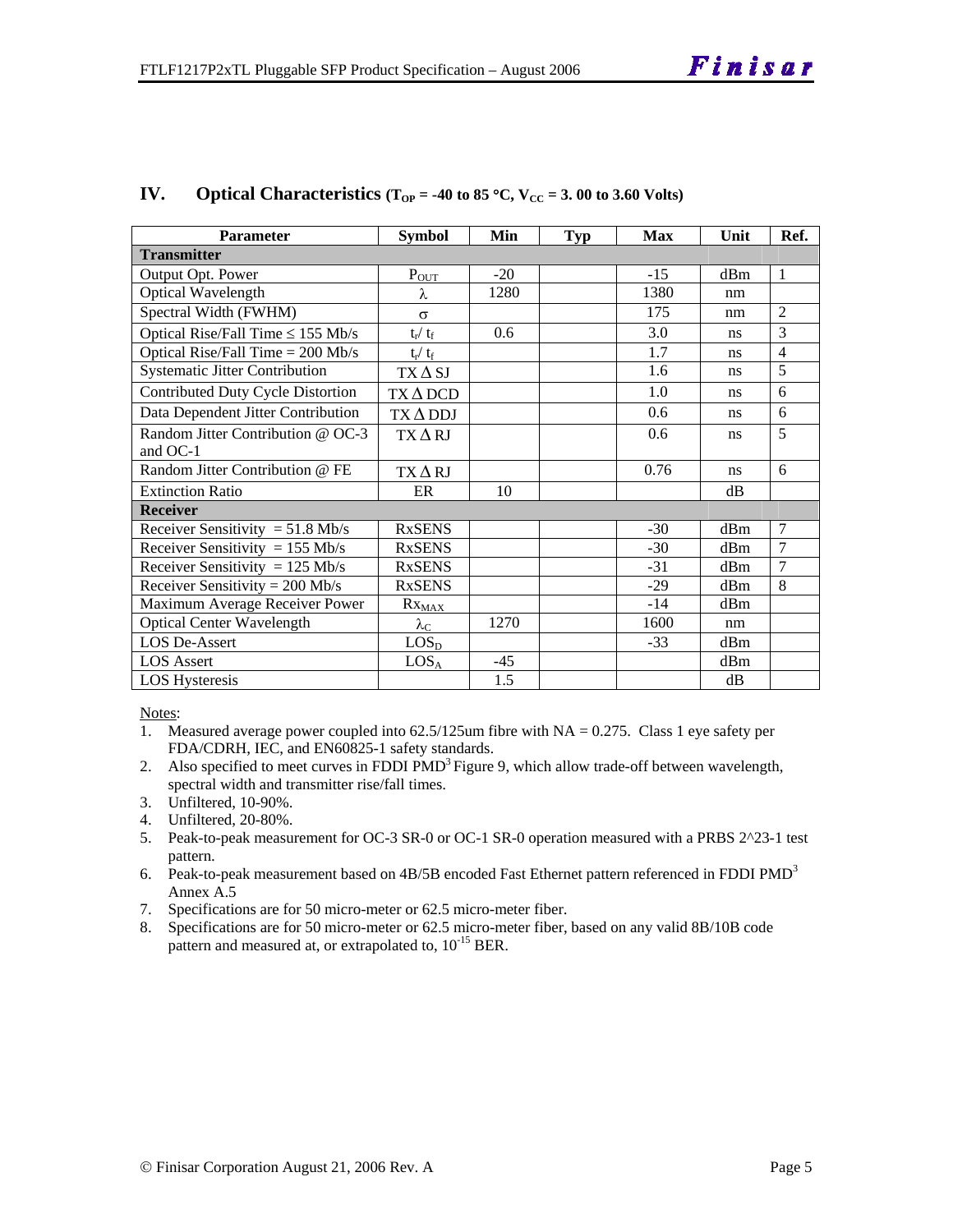#### **V. General Specifications**

| <b>Parameter</b>                           | <b>Symbol</b> | Min | Typ                         | Max        | <b>Units</b> | Ref.           |
|--------------------------------------------|---------------|-----|-----------------------------|------------|--------------|----------------|
| Data Rate                                  | <b>BR</b>     |     | 51.8,                       |            | Mb/sec       |                |
|                                            |               |     | 155,                        |            |              |                |
|                                            |               |     | 125,                        |            |              |                |
|                                            |               |     | <b>200</b>                  |            |              |                |
| <b>Bit Error Rate</b>                      | <b>BER</b>    |     |                             | $10^{-10}$ |              |                |
| Max. Supported Link Length on              | $L_{MAX1}$    |     | $\mathcal{F}$               |            | km           | $\overline{2}$ |
| 50/125μm or 62.5 μm ΜΜF @ OC-1             |               |     |                             |            |              |                |
| Max. Supported Link Length on              | $L_{MAX2}$    |     | $\mathfrak{D}$              |            | km           | 3              |
| 50/125μm or 62.5 μm ΜΜF @ OC-3             |               |     |                             |            |              |                |
| Max. Supported Link Length on              | $L_{MAX3}$    |     | $\mathfrak{D}$              |            | km           | $\overline{4}$ |
| 50/125μm or 62.5 μm ΜΜF @ FE               |               |     |                             |            |              |                |
| Max. Supported Link Length on              | $L_{MAX4}$    |     | $\mathcal{D}_{\mathcal{L}}$ |            | km           | 5              |
| $50/125 \mu m$ or 62.5 $\mu$ m MMF @ ESCON |               |     |                             |            |              |                |

Notes:

- 1. Multimode SONET OC-1 SR-0 and OC-3 SR-0, 100Base-FX and FDDI compliant as specified in ANSI T1.416.01-1999<sup>5</sup>, IEEE Std 802.3<sup>2</sup>, and ISO/IEC 9314-3<sup>3</sup> respectively ESCON compatible as specified in Enterprise Systems Architecture/390 $4$ .
- 2. At 51.8 Mb/s data rate per ANSI T1.416.01-1999<sup>5</sup>.
- 3. At 155 Mb/s data rate per ANSI T1.416.01-1999<sup>5</sup>.
- 4. At 125 Mb/s data rate per ISO/IEC 9314-3<sup>3</sup>
- 5. At 200 Mb/s data rate per Enterprise Systems Architecture/390<sup>4</sup>.

#### **VI. Environmental Specifications**

Finisar 1310nm SFP transceivers have an industrial operating temperature range from  $-40^{\circ}$ C to  $+85^{\circ}$ C case temperature.

| <b>Parameter</b>           | <b>Symbol</b>  | Min   | <b>Typ</b> | Max | Units  | Ref. |
|----------------------------|----------------|-------|------------|-----|--------|------|
| Case Operating Temperature | L OD.          | $-40$ |            |     | $\sim$ |      |
| Storage Temperature        | ᠇<br>$\pm$ sto | $-40$ |            |     | $\sim$ |      |

#### **VII. Regulatory Compliance**

Finisar transceivers are Class 1 eye safety products and comply with US FDA regulations. These products are certified by TÜV and CSA to meet the Class 1 eye safety requirements of EN (IEC) 60825 and the electrical safety requirements of EN (IEC) 60950. Copies of certificates are available at Finisar Corporation upon request. Copies of the referenced certificates are available at Finisar Corporation upon request.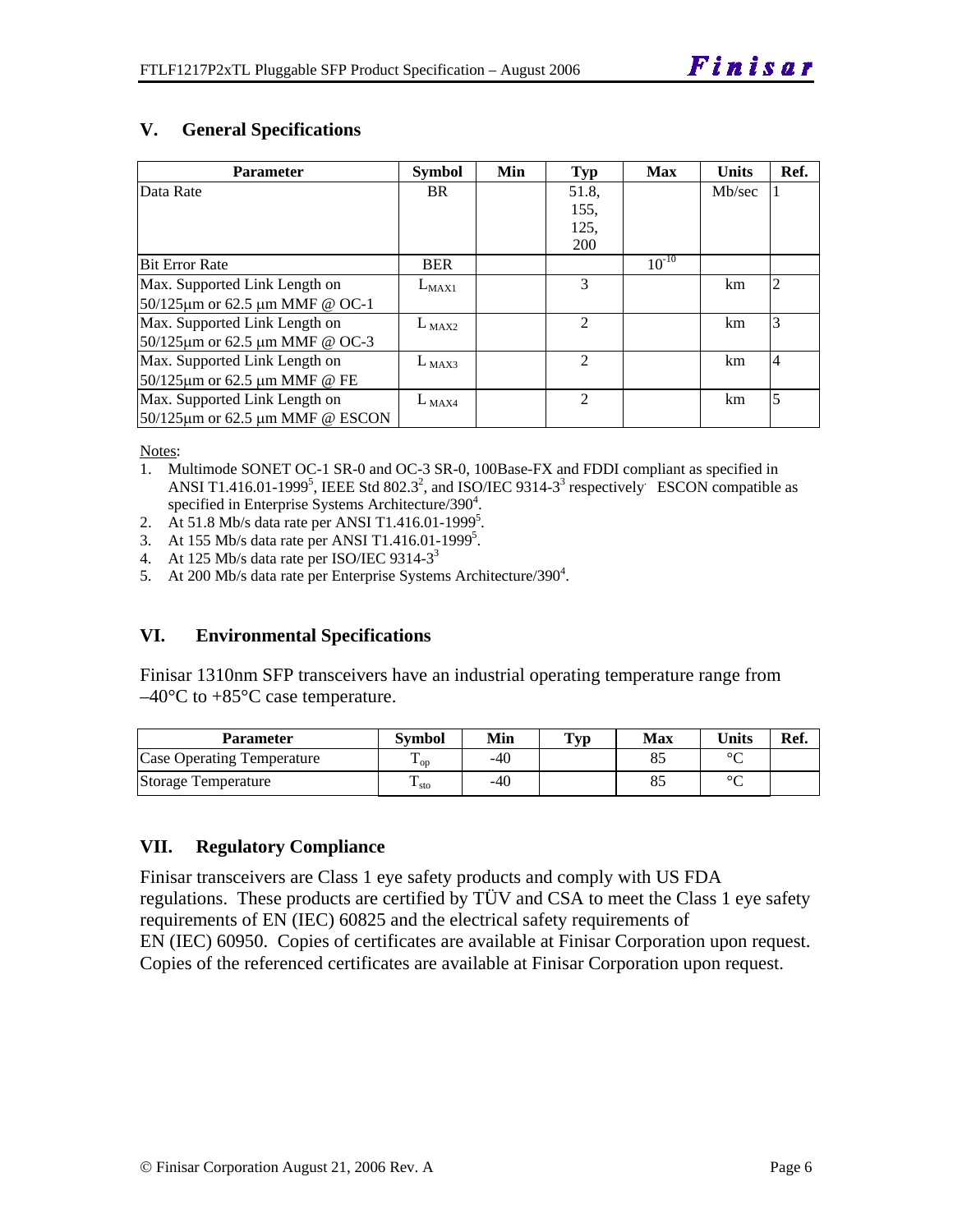#### **VIII. Digital Diagnostic Functions**

Finisar FTLF1217P2xTL SFP transceivers support the 2-wire serial communication protocol as defined in the SFP MSA<sup>1</sup>. It is very closely related to the  $E^2$ PROM defined in the GBIC standard, with the same electrical specifications.

The standard SFP serial ID provides access to identification information that describes the transceiver's capabilities, standard interfaces, manufacturer, and other information.

Additionally, Finisar SFP transceivers provide a unique enhanced digital diagnostic monitoring interface, which allows real-time access to device operating parameters such as transceiver temperature, bias current, transmitted optical power, received optical power and transceiver supply voltage. It also defines a sophisticated system of alarm and warning flags, which alerts end-users when particular operating parameters are outside of a factory set normal range.

The SFP MSA defines a 256-byte memory map in  $E^2$ PROM that is accessible over a 2-wire serial interface at the 8 bit address 1010000X (A0h). The digital diagnostic monitoring interface makes use of the 8 bit address 1010001X (A2h), so the originally defined serial ID memory map remains unchanged. The interface is identical to, and is thus fully backward compatible with both the GBIC Specification and the SFP Multi Source Agreement. The complete interface is described in Finisar Application Note AN-2030: "Digital Diagnostics Monitoring Interface for SFP Optical Transceivers".

The operating and diagnostics information is monitored and reported by a Digital Diagnostics Transceiver Controller (DDTC) inside the transceiver, which is accessed through a 2-wire serial interface. When the serial protocol is activated, the serial clock signal (SCL, Mod Def 1) is generated by the host. The positive edge clocks data into the  $SFP$  transceiver into those segments of the  $E^2$ PROM that are not write-protected. The negative edge clocks data from the SFP transceiver. The serial data signal (SDA, Mod Def 2) is bi-directional for serial data transfer. The host uses SDA in conjunction with SCL to mark the start and end of serial protocol activation. The memories are organized as a series of 8-bit data words that can be addressed individually or sequentially.

For more information, please see the SFP MSA documentation<sup>1,7</sup> or Finisar Application Note AN-2030.

Please note that evaluation board FDB-1018 is available with Finisar ModDEMO software that allows simple to use communication over the 2-wire serial interface.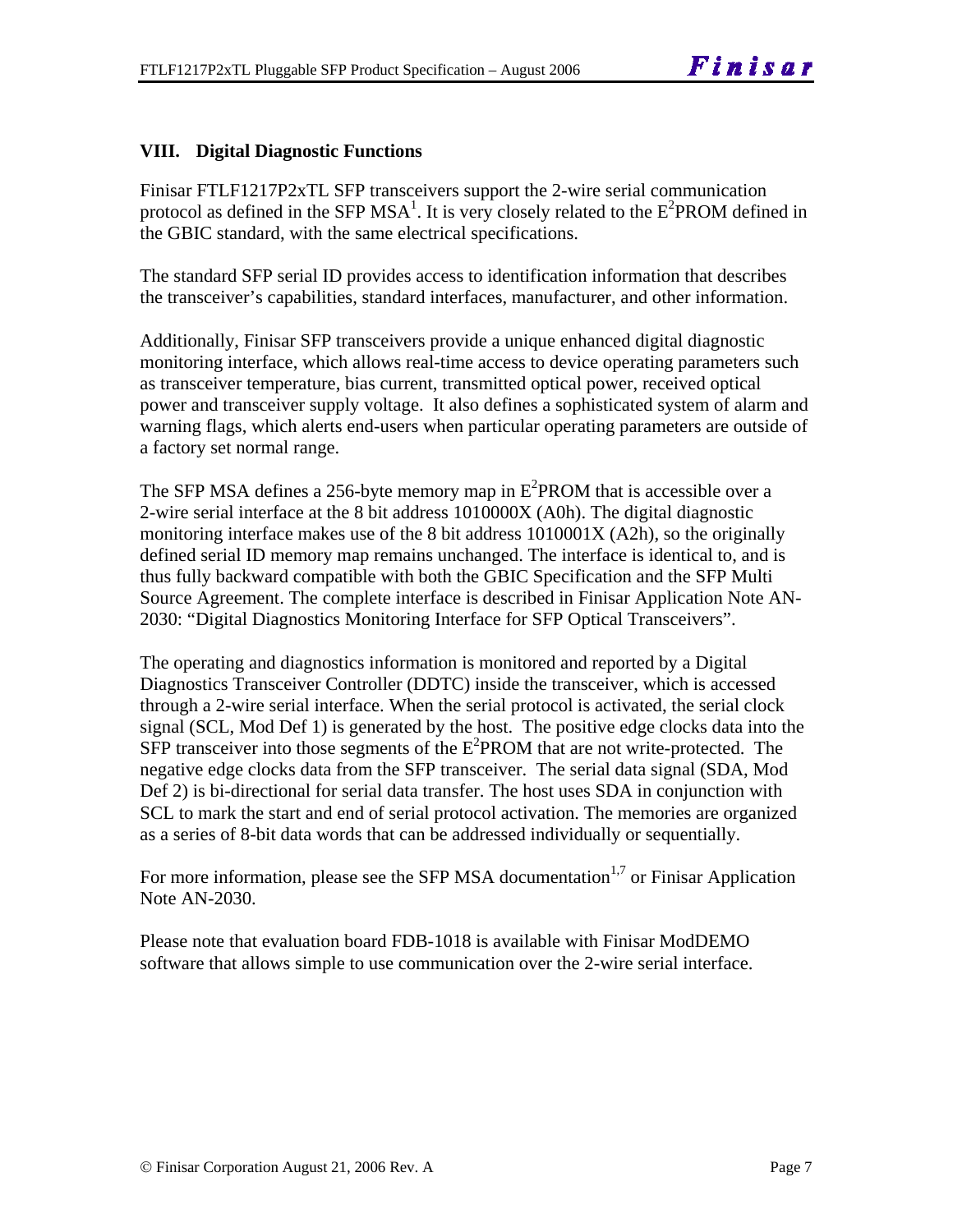#### **IX. Digital Diagnostic Specifications**

| <b>Parameter</b>                                  | <b>Symbol</b>           | Min      | <b>Typ</b> | <b>Max</b> | <b>Units</b> | Ref. |
|---------------------------------------------------|-------------------------|----------|------------|------------|--------------|------|
| <b>Accuracy</b>                                   |                         |          |            |            |              |      |
| Internally measured transceiver<br>temperature    | $DD$ Temperature        |          |            | $±$ 3      | $\rm ^{o}C$  |      |
| Internally measured transceiver<br>supply voltage | DD <sub>Voltage</sub>   |          |            | ±100       | mV           |      |
| Measured TX bias current                          | $DD_{Bias}$             |          |            | ±10        | $\%$         | 1    |
| Measured TX output power                          | $DD_{Tx\text{-Power}}$  |          |            | ± 3        | dB           |      |
| Measured RX received average<br>optical power     | $DD_{Rx\text{-}Power}$  |          |            | ± 3        | dВ           |      |
| <b>Dynamic Range for Rated Accuracy</b>           |                         |          |            |            |              |      |
| Internally measured transceiver<br>temperature    | $\rm{DD}_{Temperature}$ | $-40$    |            | 85         | $\rm ^{o}C$  |      |
| Internally measured transceiver<br>supply voltage | $DD_{Voltage}$          | 3.0      |            | 3.6        | V            |      |
| Measured TX bias current                          | $DD_{Bias}$             | $\Omega$ |            | 70         | mA           |      |
| Measured TX output power                          | $DD_{Tx\text{-Power}}$  | $-22$    |            | $-13$      | dBm          |      |
| Measured RX received average<br>optical power     | $DD_{Rx\text{-}Power}$  | $-33$    |            | $-12$      | dBm          |      |
| <b>Max Reporting Range</b>                        |                         |          |            |            |              |      |
| Internally measured transceiver<br>temperature    | $DD$ Temperature        | $-40$    |            | 125        | $\rm ^{o}C$  |      |
| Internally measured transceiver                   | $DD_{Voltage}$          | 2.8      |            | 4.0        | V            |      |
| supply voltage                                    |                         |          |            |            |              |      |
| Measured TX bias current                          | $DD_{\rm Bias}$         | $\Omega$ |            | 80         | mA           |      |
| Measured TX output power                          | $DD_{Tx\text{-Power}}$  | $-24$    |            | -11        | dBm          |      |
| Measured RX received average<br>optical power     | $DD_{Rx\text{-}Power}$  | $-35$    |            | $-10$      | dBm          |      |

FTLF1217P2xTL transceivers have internally calibrated digital diagnostics.

Notes:

1. Accuracy of Measured Tx Bias Current is 10% of the actual Bias Current from the driver to the LED.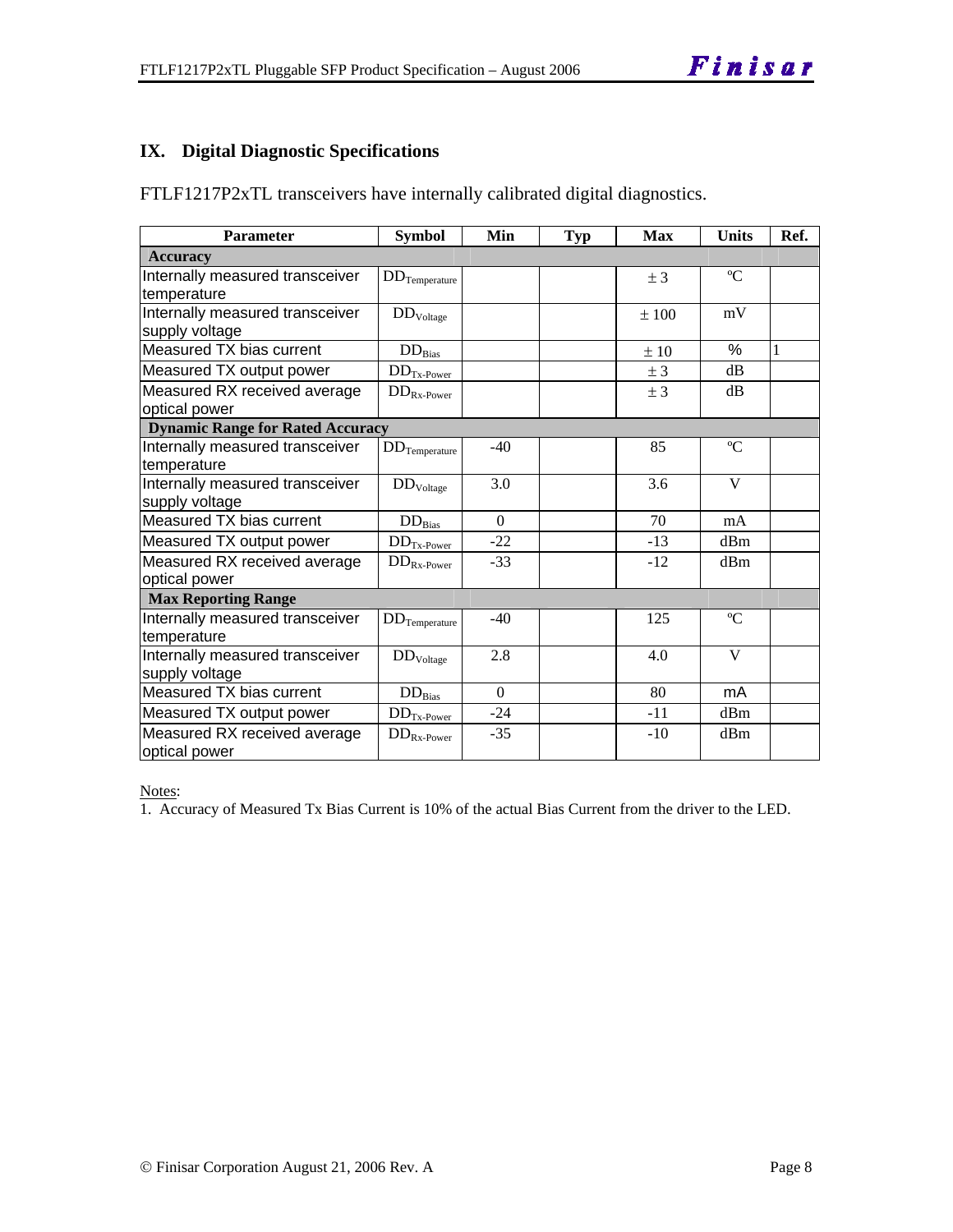#### **X. Mechanical Specifications**

Finisar's Small Form Factor Pluggable (SFP) transceivers are compatible with the dimensions defined by the SFP Multi-Sourcing Agreement (MSA).



**FTLF1217P2BTL**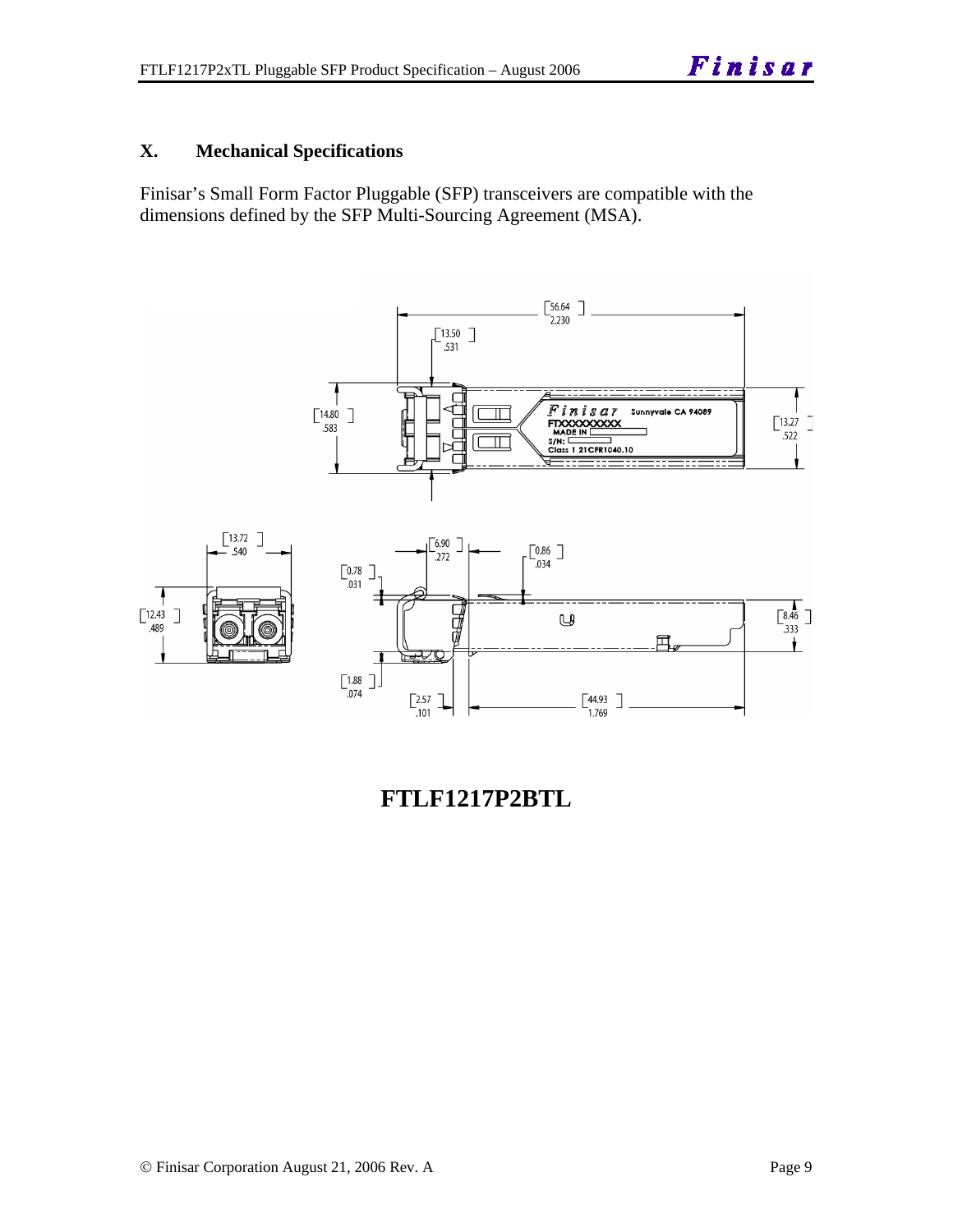Finisar





## **FTLF1217P2WTL**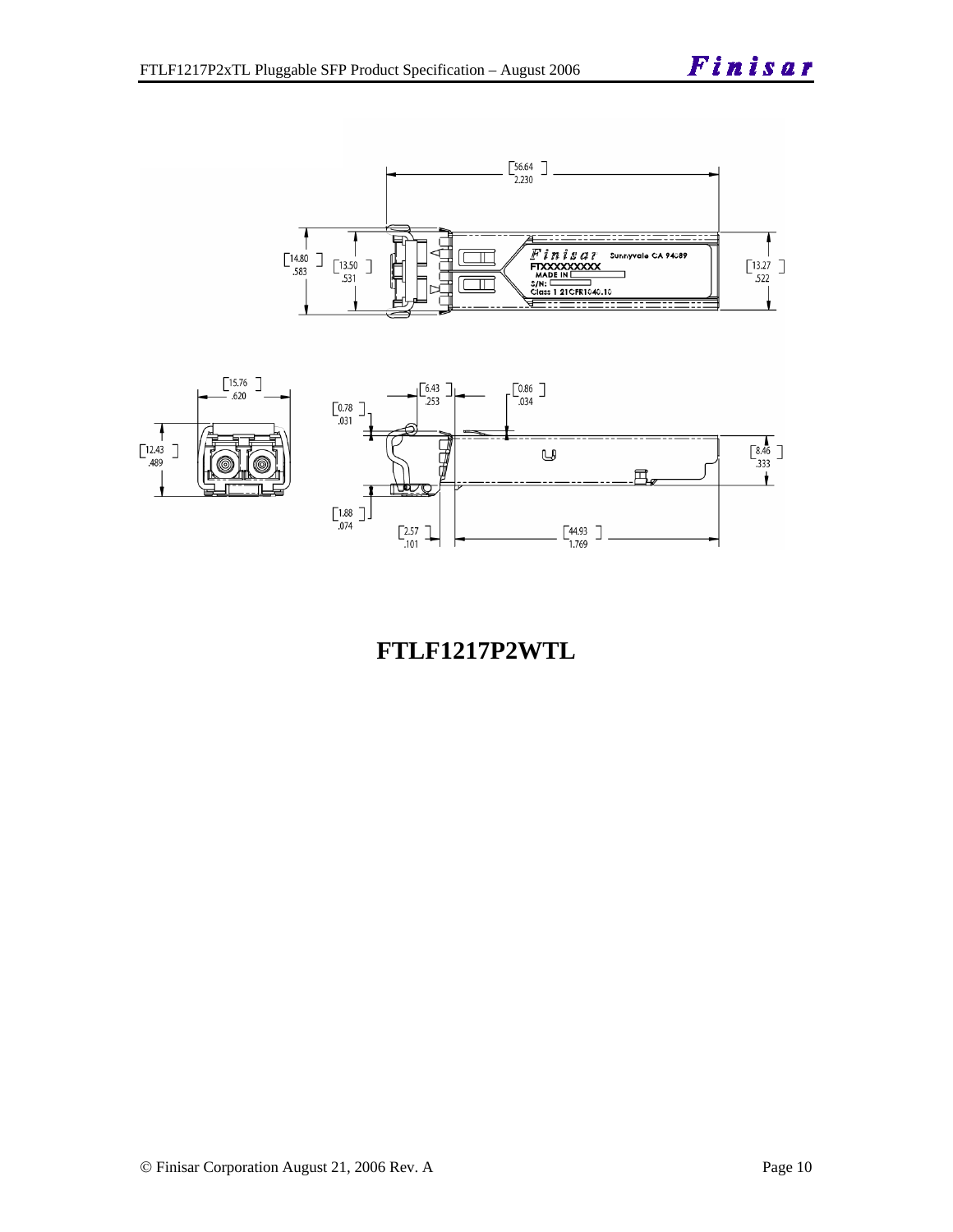



#### **XI. PCB Layout and Bezel Recommendations**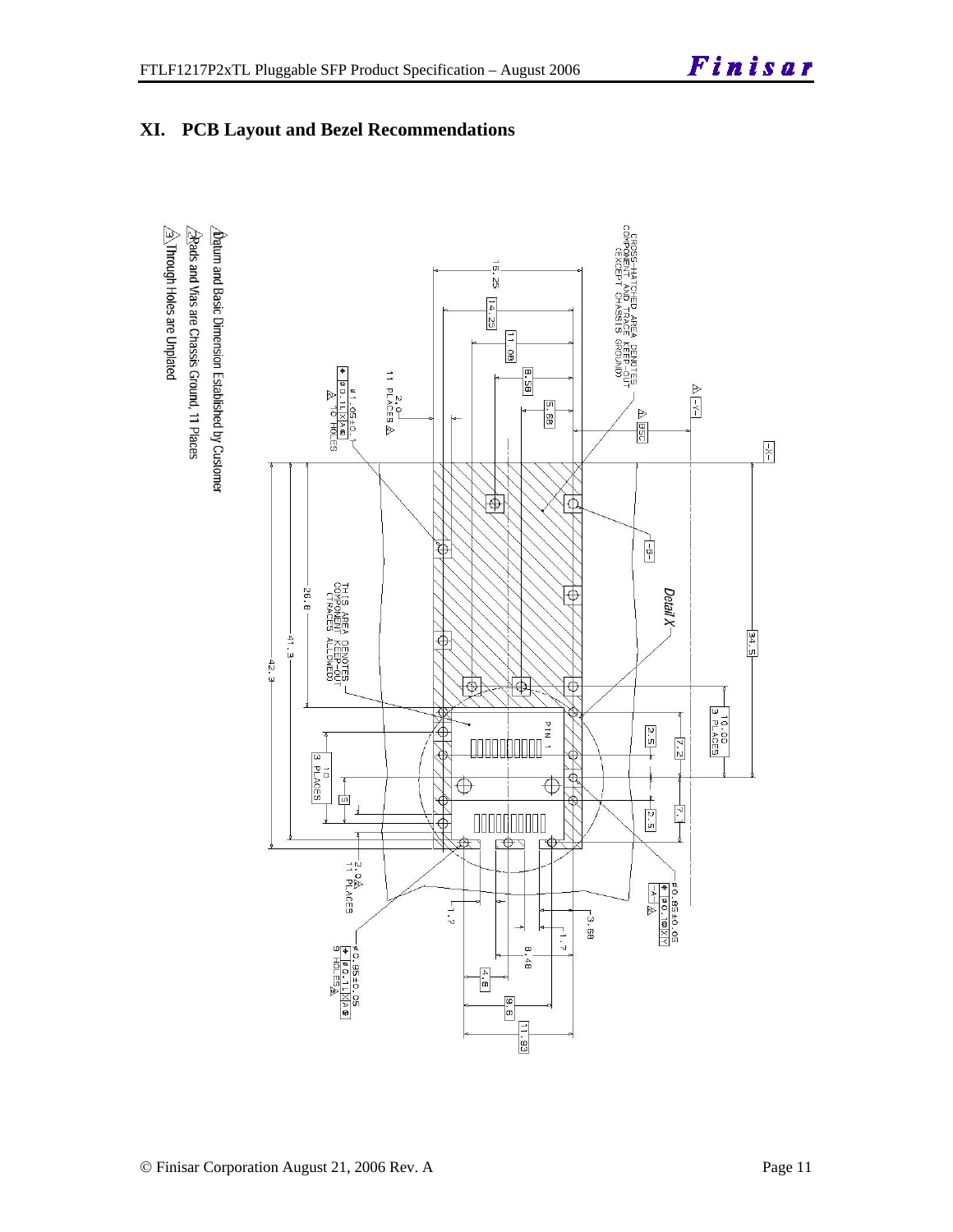

NOTES:

- $\triangle$  MINIMUM PITCH ILLUSTRATED, ENGLISH DIMENSIONS ARE FOR REFERENCE ONLY
- 2. NOT RECOMMENDED FOR PCI EXPANSION<br>CARD APPLICATIONS